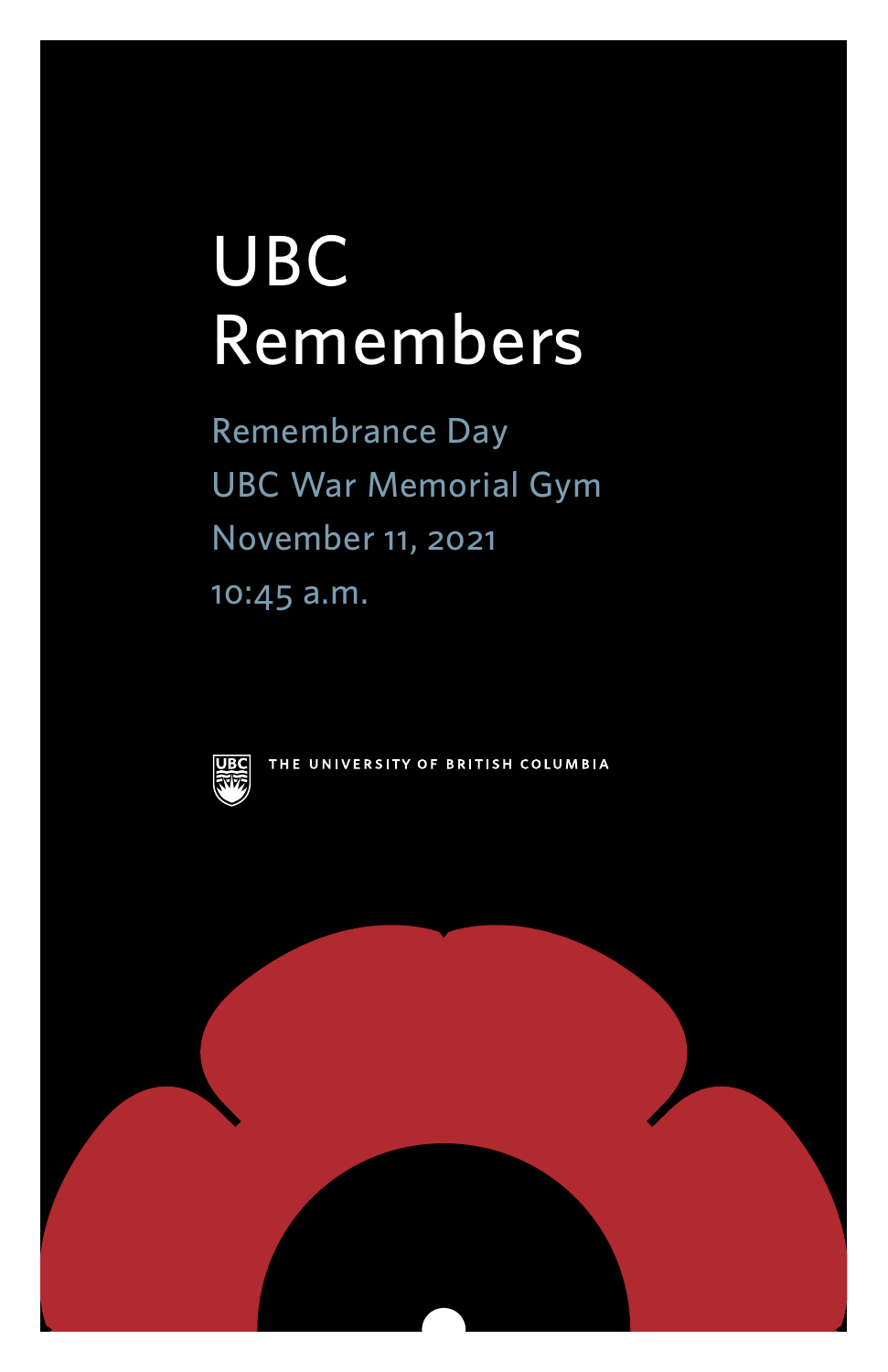

#### **WELCOME**

**ALEC DAN** xʷməθkʷəy̓əm, Musqueam Indian Band **ELDERS GROUSE AND PAMELA BARNES**, Syilx Okanagan Nation

#### **MOMENT OF REFLECTION**

**professor nancy hermiston** University Marshal

**O CANADA**

**THE LAST POST**

**TWO MINUTES of SILENCE**

**Lament –** *Flowers of the Forest*

### **ROUSE**

### **a c t O F R E M E M B R A N C E**

**FOR THE FALLEN** Written by Laurence Binyon (1869–1943) Read by **Professor Nancy Hermiston**

They shall grow not old, as we that are left grow old: Age shall not weary them, nor the years condemn. At the going down of the sun and in the morning

**AUDIENCE RESPONSE:** We will remember them.

## **laying of the wreaths**

The Government of Canada The Government of British Columbia 12 (Vancouver) Field Ambulance Musqueam Indian Band Syilx Okanagan Nation The University of British Columbia Students of UBC Vancouver and UBC Okanagan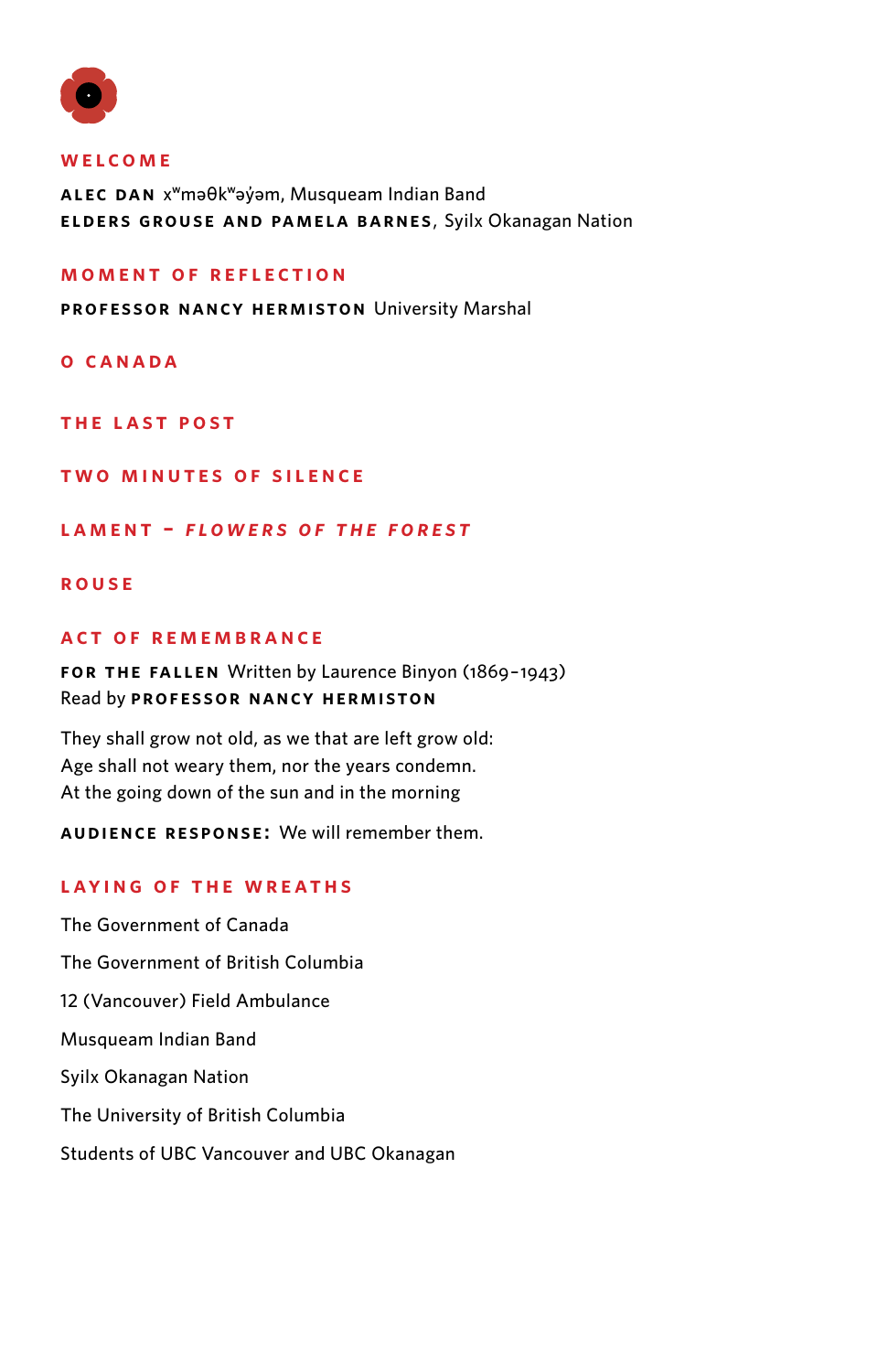

## **recognized wreaths**

Veterans Affairs Canada Royal Canadian Navy Canadian Army Royal Canadian Air Force 196th Western University Battalion Association The War Amps Royal Canadian Legion – Branch #26 (Kelowna Branch) Royal Canadian Legion – Branch #294 Canadian Aboriginal Veterans Royal United Services Institute – Vancouver Society Royal Canadian Mounted Police – University Detachment St. John Ambulance – Division 998 UBC Mainland BC Military Family Resources Centre Canadian Union of Public Employees 116 and 2950 – UBC Locals Association of Administrative and Professional Staff at UBC Alumni UBC UBC Faculty Women's Club UBC Emeritus College UBC Institute for Veterans Education and Transition University Neighbourhoods Association Girl Guides of Canada Scouts Canada – Pacific Coast Council

## **musical performance**

Medley: **I'LL SEE YOU AGAIN** (N. Coward), **WHEN THE LIGHTS GO ON AGAIN**  (B. Benjamin, S. Marcus, E. Seiler), **WHITE CLIFFS OF DOVER** (W. Kent) Vocalists: **Magdelena How and Philip Wang**, Pianist: **Tina Chang**

## **remarks**

**the honourable joyce murray** Minister of Fisheries, Oceans, and the Canadian Coast Guard, and MP, Vancouver Quadra **the honourable david ebY** Attorney General, Minister Responsible for Housing, and MLA, Vancouver-Point Grey